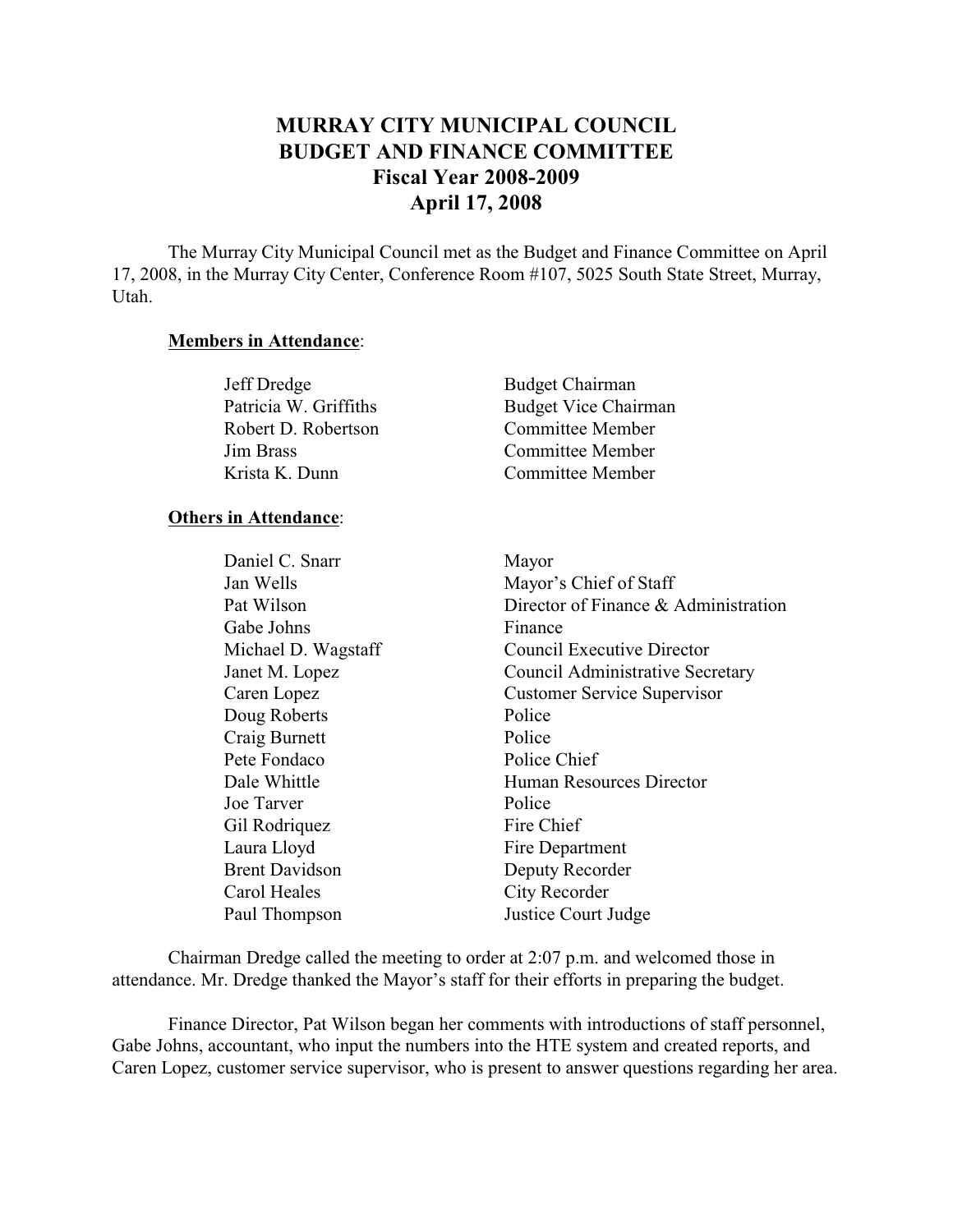Murray City Municipal Council **Page 2 Page 2** Budget & Finance Committee April 17, 2008

Ms. Wilson explained that in assembling the budget binders, she used the HTE system as much as possible, in order to prevent lifting numbers into spread sheets. This did cause some problems, in that, she was not able to get the sub-totals that she would have liked to appear on the sheets.

Regarding personnel, Ms. Wilson commented that a spread sheet was used, due to the fact that Murray has no personnel module from HTE.

Ms. Wilson has talked with department heads and would like to begin the process earlier next year and create some uniformity in the forms used. She would welcome suggestions from Council on things they would like to see.

Ms. Wilson explained the pattern of the budget binder, including the schedule and index. Departments have been color coded. The red tab contains departments that fall under the general fund. The index is not numbered consecutively, however, it was done to be able to see each tab behind the color. Following that is a separate yellow tab for power. Doug Hill's departments, are behind the blue tab; the first two fall under the general fund, with the enterprise funds and central garage (internal service) last. At the end of the binder, under the green tab, are other miscellaneous departments, such as library and capital improvements.

Ms. Dunn expressed her opinion that it is a nice improvement, and easier to find each department.

# **REVENUE**

The blue tab contains general information and revenues. Under tab #1 is the *Budget Addendum* from the Mayor. These are items that would require separate public hearings if not included here in the budget process.

Ms. Wilson pointed out that the general fund revenue projections are under tab #2.

Mr. Robertson asked, regarding the revenue projections, if Ms. Wilson could explain the two columns.

Ms. Wilson stated that the first column, *FY 2008 Adjusted Budget*, shows what she expects in revenue for the current fiscal year (FY) which ends in June. *Recommended by Mayor* are the figures estimated for fiscal year 2009, next year.

Mr. Dredge asked what percentage of increase is expected overall in the general fund. Ms. Wilson responded that, by looking at the bottom line, the projection is a little less than FY 2008, because some of the general fund balance was not used, as planned. The budget from the Mayor for FY 2009 consists of revenues equaling expenditures with no use of general fund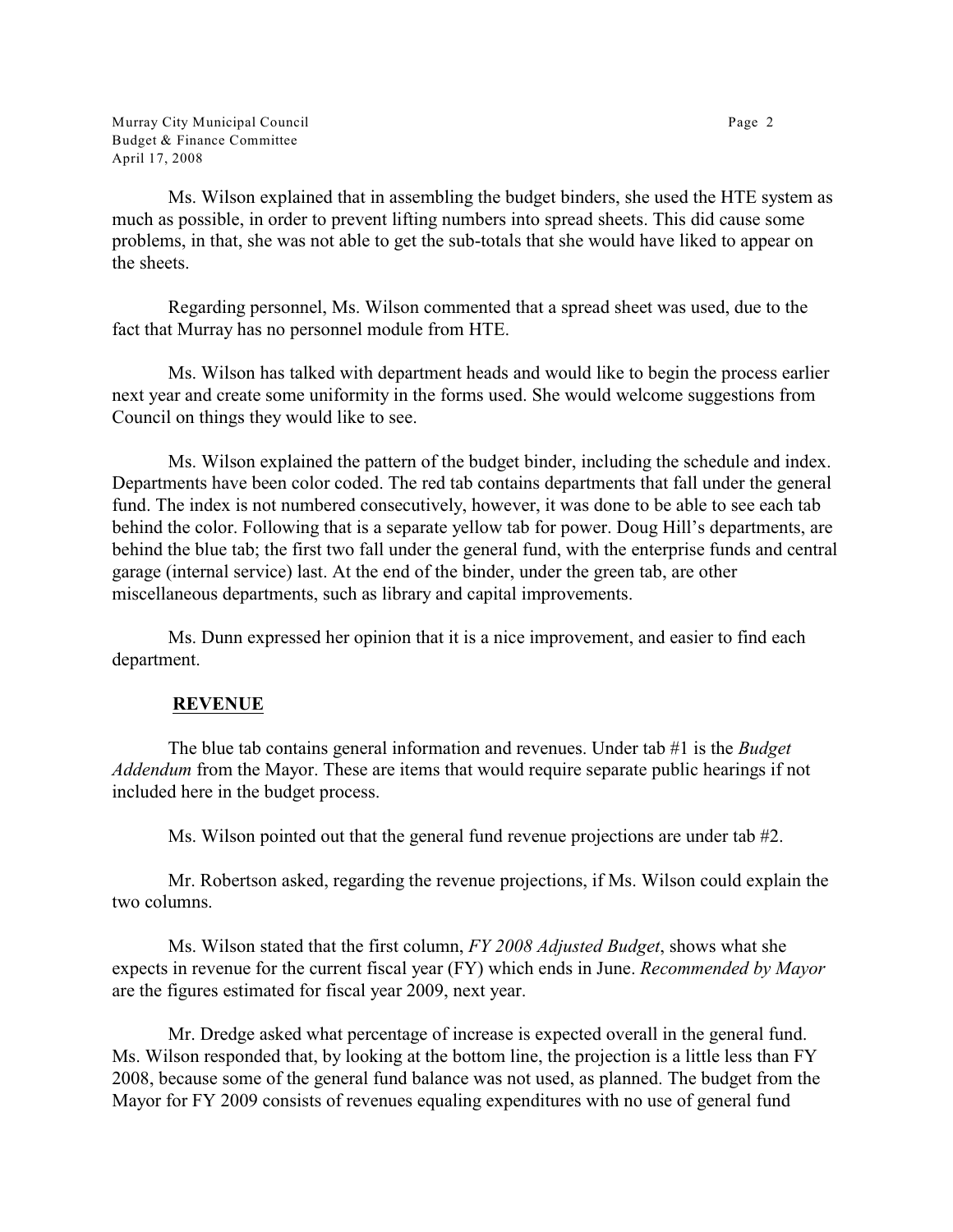Murray City Municipal Council **Page 3** Page 3 Budget & Finance Committee April 17, 2008

#### balances.

Mr. Robertson commented that the City has always been very conservative on projected revenues and that has proven beneficial.

Ms. Wilson noted that she has remained conservative, actually with very slight increases in sales tax. She has sent emails to the Council regarding what is currently happening with sales tax revenue. She said that there is the possibility that it should have been decreased.

Ms. Griffiths commented that she appreciates the monthly updates to be aware of where the City stands.

The last item on the revenue is financing, with a lease purchase, half of the fire truck and all of the ambulances. Consequently, the item *capital lease financing* are proceeds from borrowing.

Tab #3 are the estimates on revenue from enterprise funds. The power department handles their own revenue and expenses, therefore Ms. Wilson is not sure if the numbers reflect the anticipated fee increase.

Mayor Snarr commented that some expenses have been cut in power in order to have the ability to put \$500,000 into reserve.

Tab #4 contains revenue in other areas that do not fall into previous categories.

#### **EXPENDITURES**

Ms. Wilson continued by explaining that the first group, under the red tab, is for general fund departments. There are two pages, almost identical, with the budget worksheet numbers. The top page was added later to give you *last years actual* figures. The second sheet was left in the book to give a space to write. The detail on salaries follow on a separate sheet. The first two sheets are from the software HTE package, and the personnel are from an Excel worksheet. New positions suggested are shaded on the spreadsheet.

Ms. Wilson asked everyone to look under tab #23, to show an example of a *budget priority list* that was included in the larger departments. The shaded items there, are the items approved by the Mayor. In this section, you will see a *department project request* which gives description and justification regarding the funding requests. This is the form that will be more uniform next year.

Mr. Dredge thanked Ms. Wilson on her efforts to make the process more efficient. He asked the Council and those present to have an overriding consideration, as the departments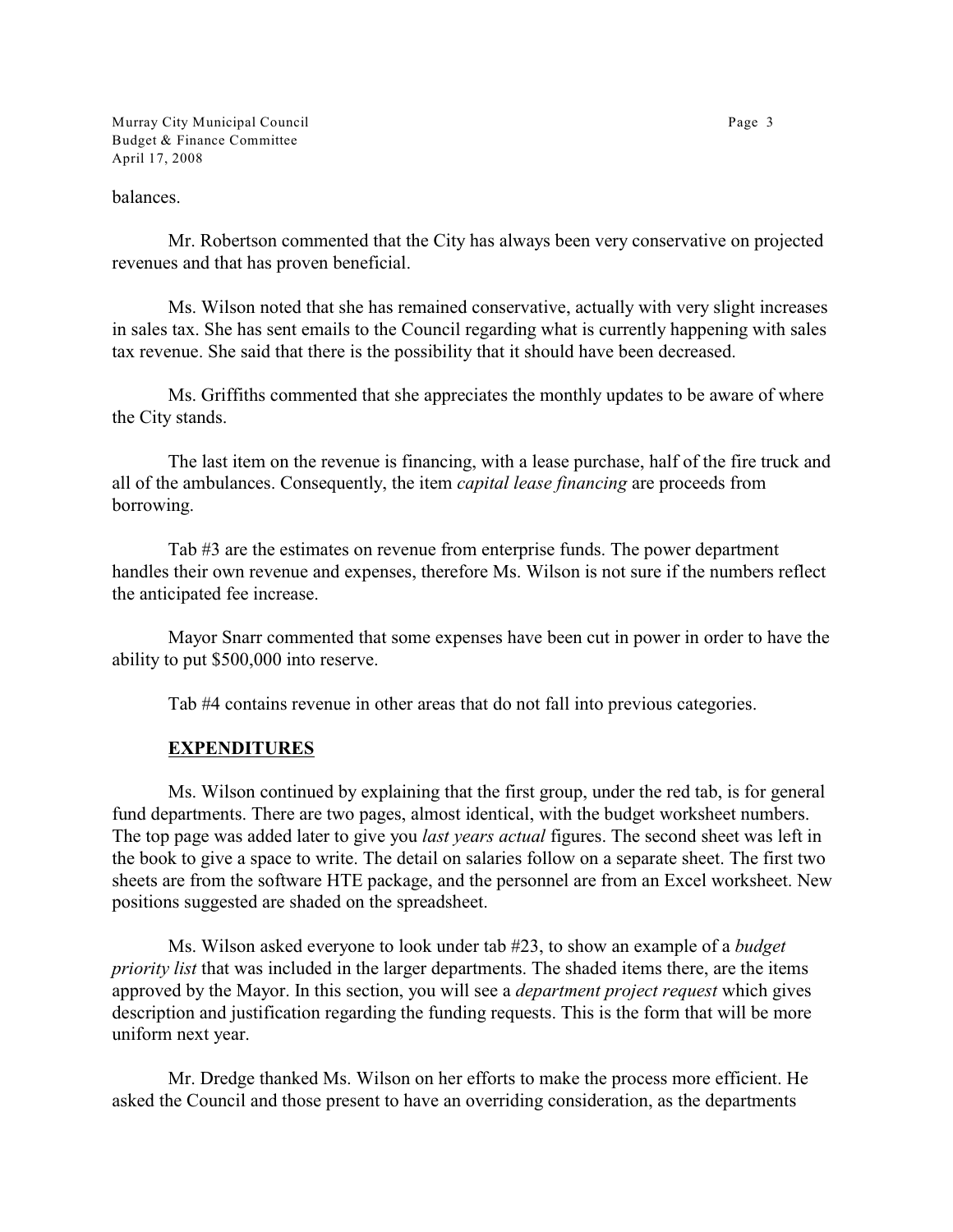Murray City Municipal Council **Page 4** and the state of the state of the Page 4 and the Page 4 and the Page 4 and the Page 4 and the Page 4 and the Page 4 and the Page 4 and the Page 4 and the Page 4 and the Page 4 and the Budget & Finance Committee April 17, 2008

report, on what key financial indicators may be helpful to receive on a monthly basis. This would be in addition to the sales tax report. It is not intended to be a mini-budget, just key indicators. Mr. Dredge stated that the Council needs to decide what items would give a feel for how City finances are progressing in order to respond should sales tax drop off unexpectedly, for example. Perhaps progress on capital improvements would be helpful. He would like this report to be quantitative and qualitative in nature. It was interesting to see, from the human resource department, what the City turn-over was and why. He intends to follow up to see what may be of value to the Council, not written in stone, however, a starting place for creating a valuable tool.

Ms. Wilson stated that she would like to meet with the Council when the financial statement is completed. There is much worthwhile information to be gained by perusing it together. She stated that Murray again received the Certificate of Achievement for Excellence in Financial Reporting.

Ms. Wilson reported that there are a few universal items that she would like to explain. In many of the budgets there will be fuel increases projected by department heads. She did not go through and increase fuel line items for them. You will also notice changes in software support expenditures, because the MIS department has gone through and allocated their expenses, so depending on the use by each department, it may have increased or decreased, Ms. Wilson said. There was some discussion regarding where MIS expenses should go, in the individual departments or MIS. It was decided that some items are only used by individual departments and those items can be tracked there, other programs may be new packages used by the entire City, so MIS will have that in its budget. The department heads have shown an interest in using facets of HTE that have not previously been put into service and along with that training has been requested. Of course, there are changes throughout in salary and benefits. Human resources will address those proposed changes.

# **FINANCE DEPARTMENT**

Ms. Wilson pointed out that she had changed many line items. It is her belief that expenses should be reported and budgeted properly, not placed where money is available. She explained that it is more helpful in planning if the invoices are coded appropriately and reported in the correct line item. Many times a department head might see that no money is left in the proper category, so they code the item in another category where money is available. The bottom line does not change, however, we really don't know what was spent in each account.

Mr. Dredge offered that he feels this should be a City policy. The Mayor, Ms. Dunn and Ms. Griffiths agreed with her comments.

Another item that Ms. Wilson will work on for next year will be making line items a uniform number in all funds. For example, office supplies should be the same number throughout the City.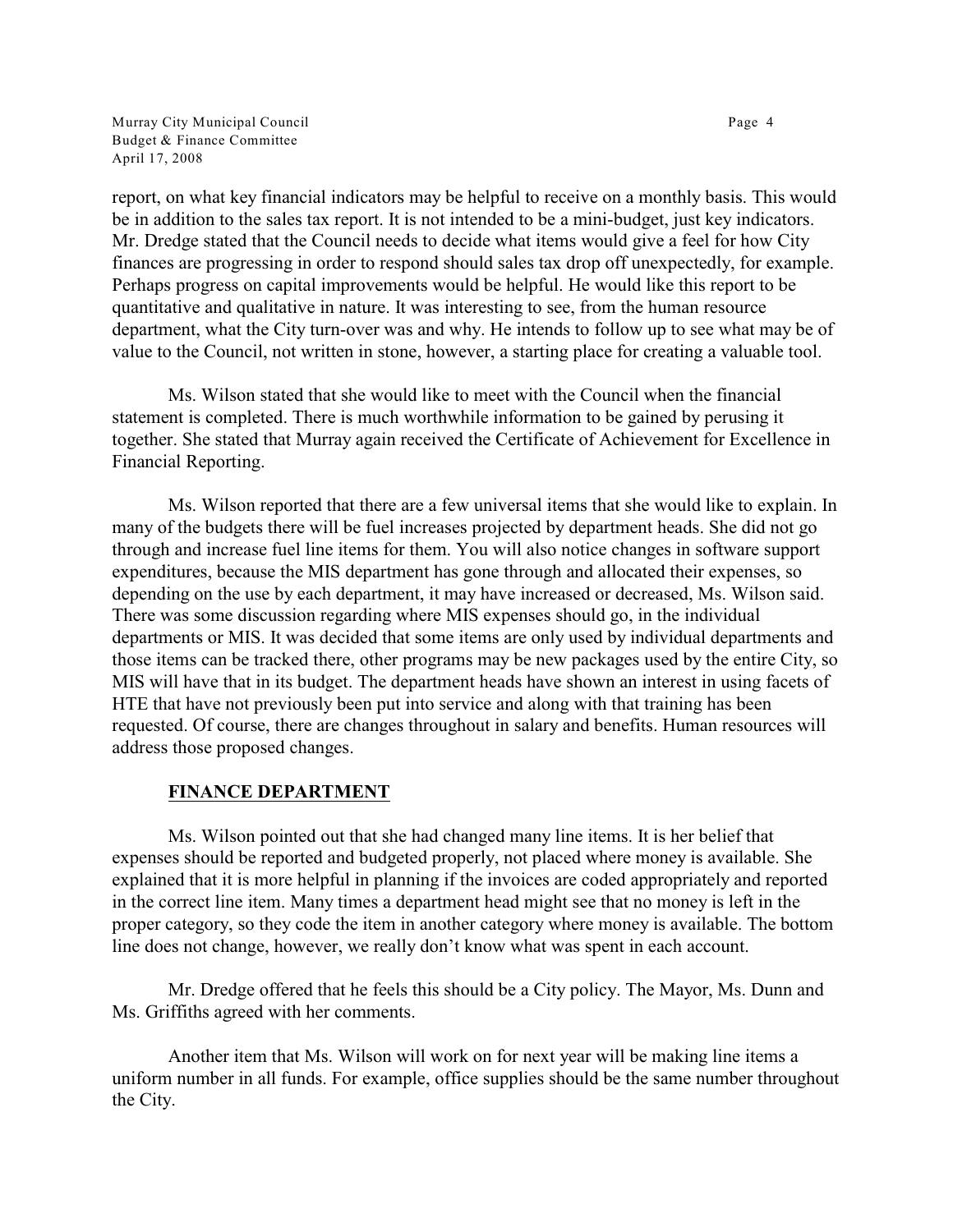Murray City Municipal Council **Page 5** and the control page 5 and the control page 5 and the control page 5 and the control page 5 and the control page 5 and the control page 5 and the control page 5 and the control page 5 Budget & Finance Committee April 17, 2008

*Finance and Administration***:** Ms. Wilson has asked the Mayor for funding to keep her CPA certification current. It is necessary to have forty hours of education per year and these funds will support that. Additional training, and a dues and membership line item has been included in the finance budget. She has also incorporated HTE training for her staff. On the professional line item, this is the funding for outside audit and financial statements. Before Mr. Whetzel left, he suggested the increase of \$9000 for this line item.

*Customer Accounts***:** Ms. Wilson did ask Caren Lopez to be present, in case there were questions. Additional funds have been requested in training for the meter reader supervisor, due to new equipment. There is one conference that would be very beneficial. Expenditures in the telephone category have been increased to purchase some radio/cell phone equipment to make systems more compatible. Some line items have been increased based on current spending, such as, billing supplies, postage, and fuel. The new annexed area has contributed to increases such as these.

Mr. Dredge asked how personal usage of cell phone time is tracked. He wondered if there is a policy concerning this.

Ms. Wilson responded that it is an area with no specific policy. The IRS states that a City employee should pay for their personal usage of the cell phone. Ms. Wilson contends that it is difficult to determine what is personal usage.

Mayor Snarr stated that when bulk minutes are purchased, a substantial discount is given by the provider.

To be perfectly clear regarding cell phone calls, Ms. Wilson offered that an employee should have two phones, one used only for business, the other for strictly personal calls. Most people don't want to carry two phones.

Ms. Wells added that policies regarding cell phone use are being collected from the various City departments. She is hopeful that a policy will be developed soon that will offer multi-dimensional options depending on what works best within each department.

Mr. Brass commented that with a flat rate for minutes, City employees might spend more time computing than is recovered. The Mayor agreed.

Ms. Dunn suggested that other cities policies might be useful.

*Non-Departmental***:** This area was addressed by Ms. Wilson, with the comment that the UTOPIA funds of \$250,000 are contained herewith. The unemployment benefit was increased here, due to possible claims that the City might be exposed to. Additional earthquake insurance coverage was added increasing that line item. The premium increased last December when the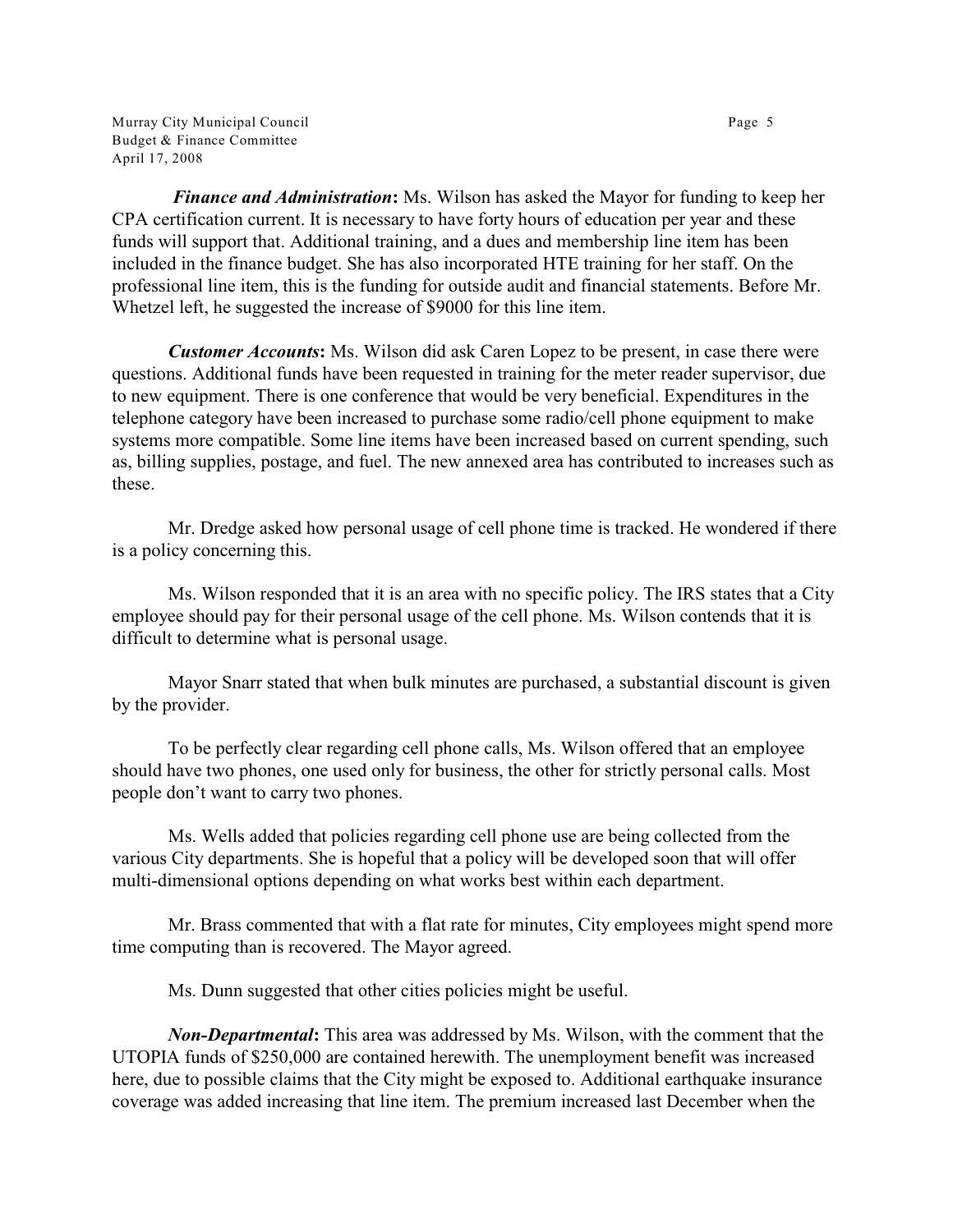Murray City Municipal Council **Page 6** Budget & Finance Committee April 17, 2008

coverage was raised to \$25 million, and at that time the plan was to raise the premium again by \$10,000 now. She added that the City will review all insurance plans to determine who will provide that insurance, commenting that Murray is self-insured on liability up to \$250,000. The utility relief program was budgeted at \$12,000 and been increased to \$17,000, due to the fact that citizens are becoming aware of the program and utilizing it more.

Mr. Dredge asked what line item #5112 for bad debts referred to.

Ms. Griffiths responded that it was a write off for the Boys and Girls Club. Ms. Wilson agreed with that answer.

Ms. Dunn asked about the \$1000 for the Disability Resources Board, since the Board has been discontinued.

Ms. Wells answered that the Mayor's office would like to continue that program. Mr. Whittle added that the program could be administered out of his office, with some publicity in the Valley Journal for input from non-profit organizations.

# **HUMAN RESOURCES** - Dale Whittle

Dale Whittle, Director of Human Resources (HR), offered information regarding increases in his budget. Line item #2120, public notices, is for newspaper advertising to recruit and fill open positions. He has seen an increase in people leaving and recruiting, additionally, the charges for advertising has increased by the Newspaper Agency. One small ad for one Sunday runs \$600. Mr. Whittle has asked for an increase to \$4000 for vehicle maintenance, item #2152. The safety manager uses a 1997 Ford Taurus, and it was determined that the department should keep the vehicle but raise the maintenance line item.

Ms. Wells noted that it is possible the Taurus could be replaced with another retired vehicle within the City which would not require so much maintenance.

Mr. Whittle continued, stating that small equipment has decreased, due to a computer purchase this year which will not be necessary in 2009. Professional services, #3110, were increased in order to complete drivers license checks and things of that nature. In the past, some services were distributed to the departments, however, they will be here now.

Mr. Whittle stated that the other major change is his retirement next month. He anticipates that Mike Terry will be appointed as Human Resource Director. Mike is a Civil Service Commissioner for Salt Lake City and he had a meeting to attend, therefore, he was not able to be here for budget today. In discussions with the Mayor and Ms. Wells, Mr. Whittle has suggested that a deputy director be named when there is someone in the department who has been on board for a while. Current plans are to hire another HR analyst and, in time, with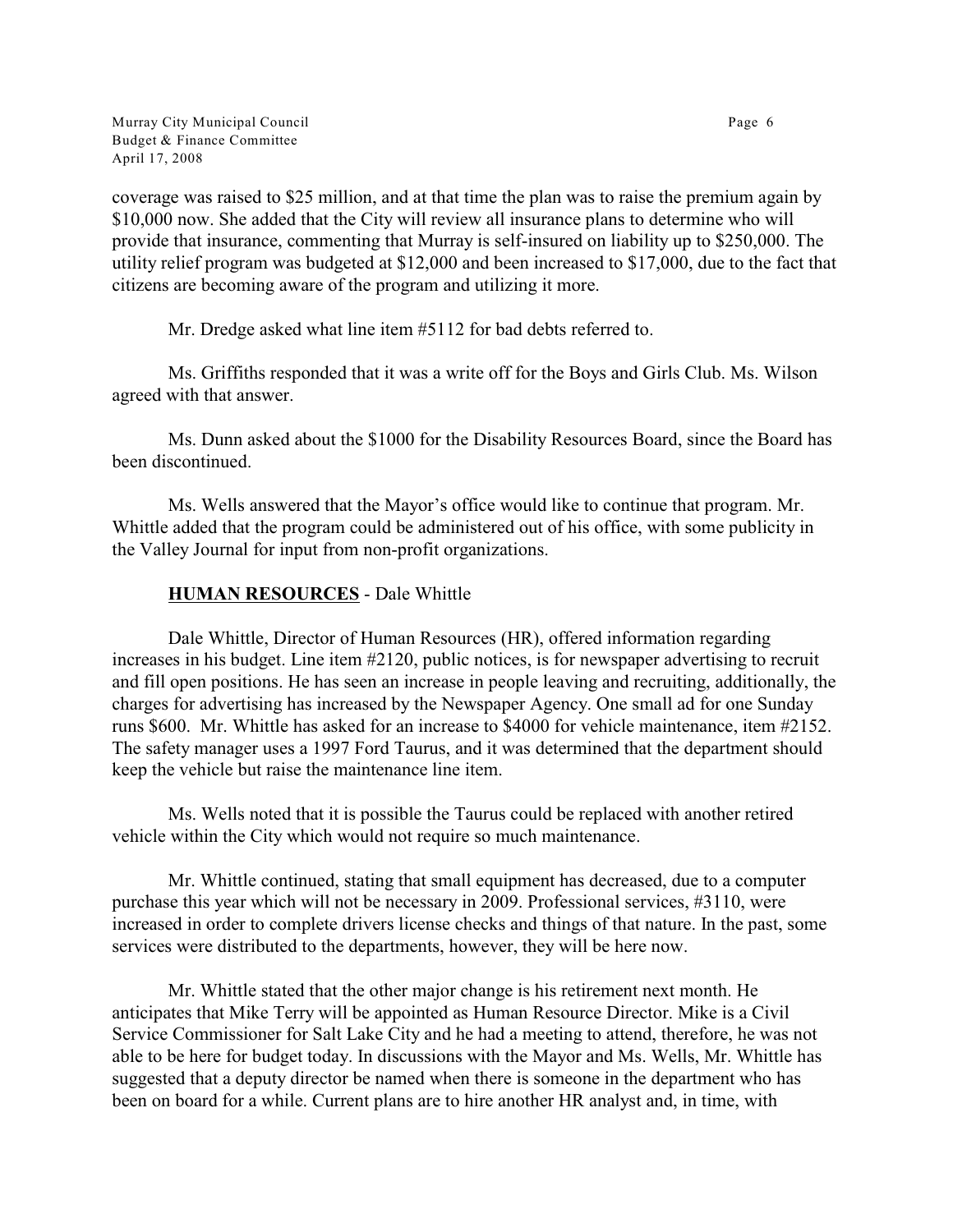Murray City Municipal Council **Page 7** and  $P$  and  $P$  and  $P$  and  $P$  and  $P$  and  $P$  and  $P$  and  $P$  and  $P$  and  $P$  and  $P$  and  $P$  and  $P$  and  $P$  and  $P$  and  $P$  and  $P$  and  $P$  and  $P$  and  $P$  and  $P$  and  $P$  and  $P$ Budget & Finance Committee April 17, 2008

experience and knowledge of responsibilities, move to a senior analyst and from there to deputy director. Salaries will decrease in HR with these plans in place.

Mr. Whittle proceeded to discuss some of the compensation salary issues. The *Murray City Employee Statistics*, from March 2008, show the turnover rate over the past few years. The rate has increased and, he feels, part of that is the impact of not keeping up on salaries. Including retirees, turnover is 10%.

Mr. Dredge asked if there is an idea what percentage is related to pay. Mr. Whittle responded that some are related to pay, perhaps as many as 50% are moving to a position for greater salary.

Ms. Griffiths inquired if Mr. Whittle conducts exit interviews. He said that he does, and sometimes an employee will share information, others will not.

Mr. Snarr said that there is a questionnaire provided by the City. Many of them say better opportunities, greater pay, and many went to West Jordan, where there are challenges now.

Ms. Wilson stated that Mr. Whittle has shared some information regarding the turnover in customer service. She is trying some restructuring in an effort to slow down the turnover.

Mr. Whittle included statistics regarding sick leave utilization, as that can reflect some morale issues with employees. There is also information regarding merit increase history, which indicates changes in 2002 when there were some challenges and the merit increases were lowered. He is recommending the City maintain the 4% average and 5% maximum for merit increases this year. In market position, Murray's pay averaged 5% above market from 1990 to 2005. From 2005 to present, the City pay has remained average in the market, and he stated that has had an impact on turnover and morale.

This year Mr. Whittle is suggesting that Murray move to paying 3% above the average market pay rates. If this is done, 134 positions, not employees, citywide would receive a market adjustment. If the increase is 2.5%, 127 positions would receive a market adjustment. If we moved to average in the market, 68 positions would be affected plus 15 in which department requests have been made for upgrades or reclassification. He has also included history of market adjustments. Mr. Whittle distributed the list of positions that would receive a market adjustment. The majority would receive a one grade increase. He also recommends a 3% cost of living adjustment (COLA).

Employees are not eligible to receive both a market adjustment and a merit increase. The policy states the employee would be eligible to receive whichever is greater, market adjustment or COLA increase. If the 3% above market and 3% COLA are accepted and approved, the people that show a one grade market adjustment will receive the equivalent to a 2.5% increase in pay.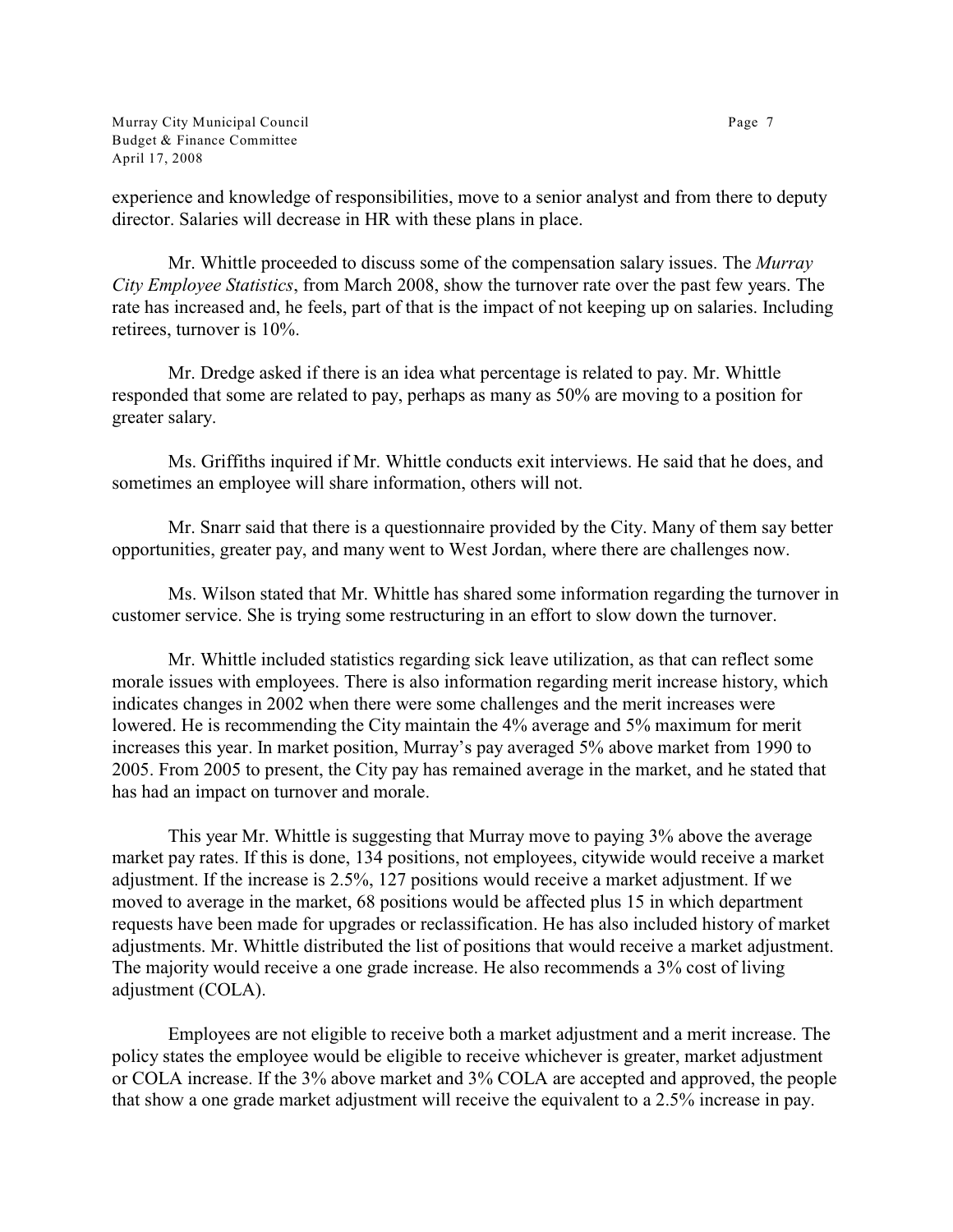Murray City Municipal Council **Page 8** and the set of the set of the set of the set of the set of the set of the set of the set of the set of the set of the set of the set of the set of the set of the set of the set of the Budget & Finance Committee April 17, 2008

Therefore, the vast majority of these people would receive the greater which is the 3% COLA increase and their grade would move up, as shown on the document in your binder.

Mr. Dredge asked if this market adjustment would help with the compression of pay for longer term employees, as was previously discussed with some of the City departments.

Mr. Whittle responded that it would help some, by moving the grade. There is a 5% increment in pay between grades. The employee would move up one grade and get a 3% COLA, which means there will be 2% more available on the high end of that salary range. This will change the number of red-lined employees. The positions which would receive a two grade increase would receive a 5% market adjustment, but no COLA. One person receives a three grade increase which is equal to a 7.5% market adjustment, and no COLA. This does indicate that we are behind the curve and need to catch-up in pay.

Mr. Whittle distributed an additional page to the City Employment Statistics which shows a comparison with other Wasatch Front cities for starting pay for police and fire employees. In the police department, it has been a challenge to keep up with salaries. Several years ago, it became necessary to raise the minimum starting grade, in order to stay competitive. Two years ago the starting salary for Murray police officers became \$16.50 per hour. This year, canvassing the market, the starting pay for entry level police officers is significantly higher than Murray. In working with the Chief of Police, the salary review committee, the Wastach Compensation comparables and in reviewing these numbers, Mr. Whittle recommends that beginning July 1, 2008, the starting pay for entry level police officers be \$18 per hour, in order to be competitive and retain officers. The average pay of the Salt Lake area entities is \$17.59. The 3% above that average is \$18.11, therefore, he feels the \$18 is competitive. This does cause some salary compression, and it will be necessary to make some salary adjustments to current officers, which impacts about 15 positions. If not adjusted, then new officers will be paid more than some existing officers.

Mr. Whittle stated that there is a similar problem in the power department, however, it does not affect entry level employee salaries. In power, it has to do with getting the apprenticeship programs in line. There will be a few adjustments that have caused some issues.

Mr. Whittle commented that there are some additional agencies that he feels are important to include in the entities surveyed in the Wasatch Compensation comparables. They are South Jordan, Unified Fire Authority, and South Davis Metro Fire Agency.

Mr. Dredge asked if the cost to make these salary adjustments could be quantified.

Mr. Whittle responded that all the increases have been plugged into the individual department budgets, and overall for the City, the cost is \$1.5 million, which includes market adjustments, cost of living and avoiding compression increases.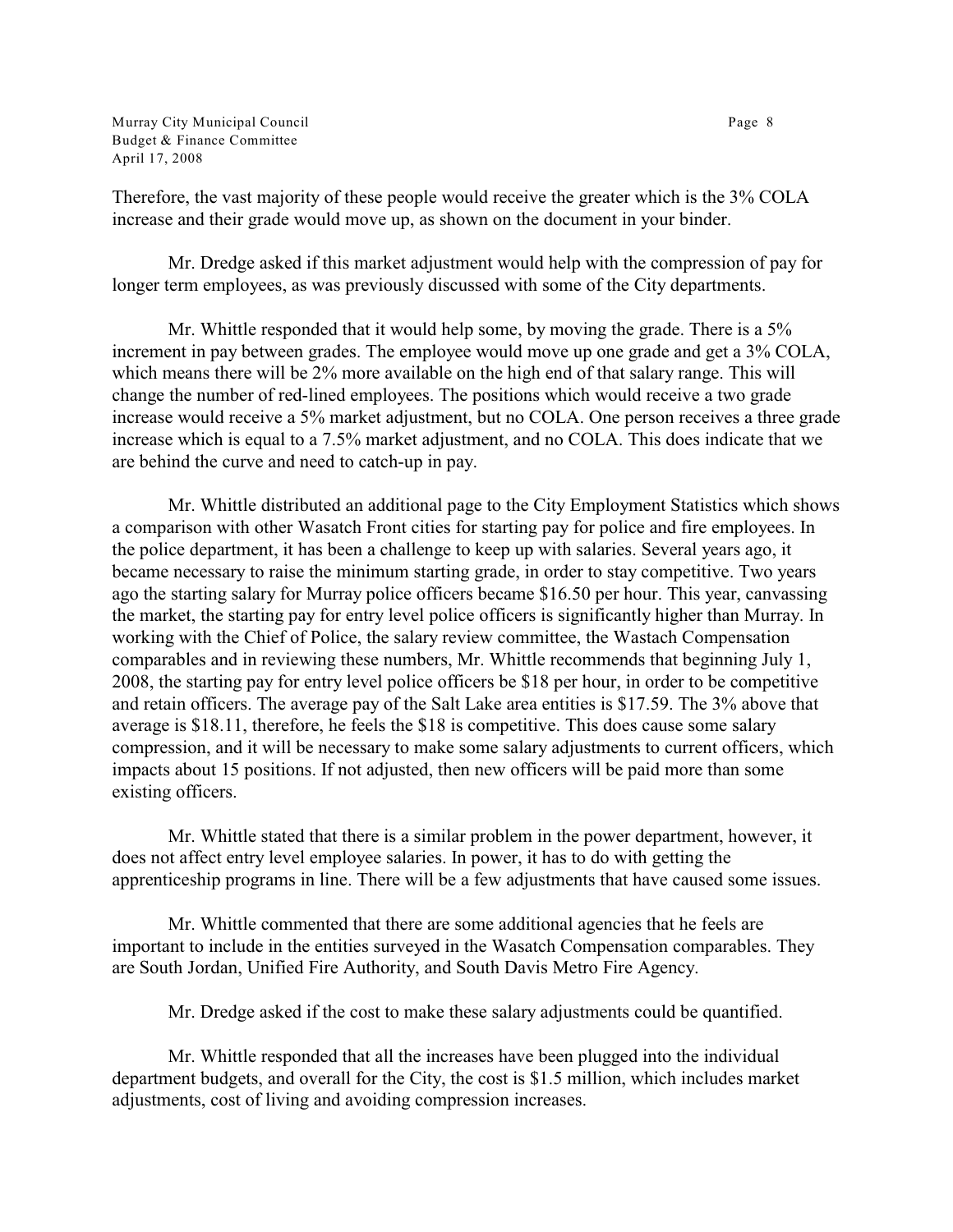Murray City Municipal Council **Page 9** and the control of the control of the Page 9 Budget & Finance Committee April 17, 2008

Regarding the ordinance for cost of living increases, Mr. Whittle stated that, it was changed a year ago to look at national labor statistics rather than local and national statistics. The Employees Association is requesting a 4.1% COLA. The HR recommendation of a 3% COLA is based on the Department of Labor, Bureau of Labor Statistics. There are many different indexes found on the website, and he has put together a summary of a couple of areas that he feels are key in analyzing cost of living over 12 months. News reports quote different indexes, so it can be pretty confusing. Mr. Whittle explained that it is appropriate to use an index with a *12 month increase* which is *not seasonally adjusted*. It is called a CPIU, which is an urban index. The two reports in the handout show 2.8% and 2.9%.

Included with the Labor Statistics is an explanation of what the seasonally adjusted cost of living consists of versus not seasonally adjusted. The last page discusses this data. He feels this information indicates that the not seasonally adjusted is the consistent figure to look at. Mr. Whittle is hopeful that these figures will be used on a consistent basis in future years in determining COLA.

Lastly, Mr. Whittle addressed the chart on medical insurance. Based upon utilization and claims history for this year, the Public Employees Health Plan has determined that there is no need to increase premiums for medical or dental programs. This is good news and very rare; last year Murray's increase was only 2.7%, which was fortunate. Credit should go to the employees participation in wellness, health and fitness programs, and to those who watch their costs and claims, which contribute to the favorable report.

In the past, Murray has offered three plans. The *Preferred plan* allowed the patient to see any doctor or go to any hospital and was very expensive. There have been about 24 employees on that plan. Last year it was communicated to all employees that the *Preferred plan* would be discontinued. The two plans continuing are the *Advantage Care*, which is Intermountain Health Care (IHC) network, and the *Summit Care*, which is non-IHC network. Those are the two most cost effective plans, however, they are very comprehensive for employees.

According to the Murray ordinance, the City is to pay 85% and employee 15% of the total premium. To complete the phase-in of the proper breakdown for each plan individually, the rates to the employee will be raised this year, as shown in the schedule provided.

Ms. Wells mentioned that the savings to the City is \$180,000 by reaching the 85/15 split in premium.

Mr. Whittle pointed out that the 401K contributions and retirement rates will be maintained as is, however, there is a small increase for fire. Police have one issue on COLA which has not been determined. There will be an additional charge to the City, once it is decided.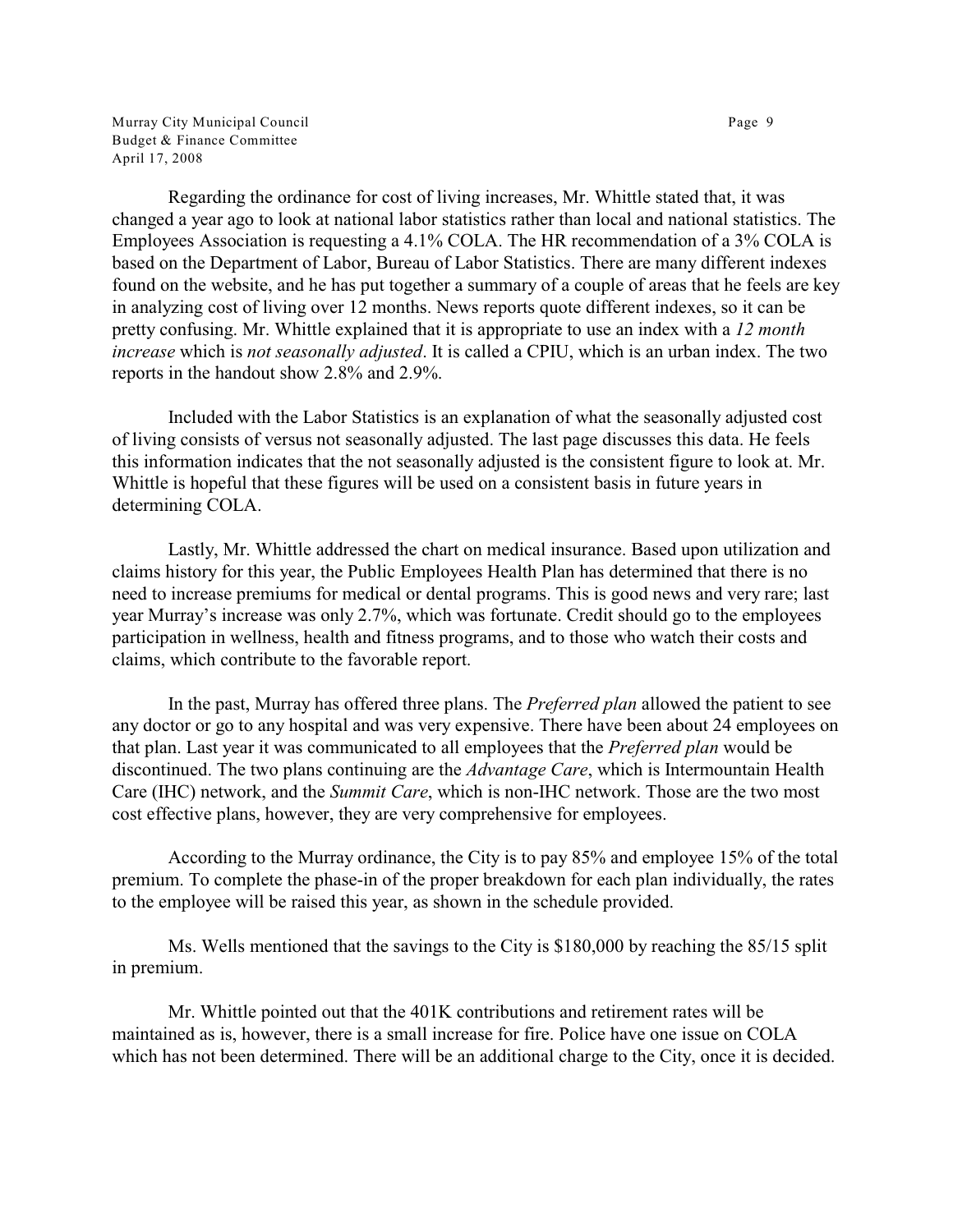Murray City Municipal Council **Page 10** Budget & Finance Committee April 17, 2008

#### **POLICE DEPARTMENT** - Chief Pete Fondaco

Ms. Wilson explained that the first page in the police department is the priority list, rearranged. On the top of the page, are items that are ongoing requests and at the bottom are the new requests. The shaded area contains items approved by the Mayor. For example, the Chief requested nine patrol vehicles, and the Mayor approved eight, and four detective vehicles were requested with only three being approved. Where the number of cars was decreased, the money should be decreased proportionately, too. Chief Fondaco has asked for one new employee and a new roof on the training floor. The Mayor agreed to roof repair instead.

Chief Fondaco stated that the priority list is the most important. To repeat, eight patrol vehicles were funded by the Mayor, and the equipment for the vehicles is next at \$46,800. Three detective vehicles were approved, one animal control vehicle was approved. The equipment for the animal control vehicles is extremely high, so he is trying to decrease that amount.

The Chief did request two narcotics officers. He has two current narcotics officers who have been instructed to contact all complainants within 24 hours to inform them that their complaint was received. The report, completed last November, shows that there were 241 cases and about 120 have been contacted, however, those cases have not been touched. A severe backlog is building in the neighborhood narcotics cases, that is why he requested the two new officers. A Murray gang unit officer went to Salt Lake City. The Chief has not filled that position and plans to use it for narcotics, so that with the new position approved he would have a team of two additional officers in narcotics. This would give Murray four narcotics officers in the City for awhile and the Chief will look at filling the gang unit position if the need arises. The Chief told of one problem with the gang position which was that the officer's time was primarily spent in Salt Lake City and West Valley City. Murray does have graffiti problems.

Mr. Robertson stated that there are 125 gang members living in Murray, and that the homicide on 4500 South was gang related.

Chief Fondaco agreed, but stated that he does not see high activity. He continued, stating that Murray has not broken ties with the gang unit; last year Craig Burnett was the chairman of the board of operations for the gang unit. Like other cities, he has informed them that he needed to reallocate that staff for awhile. The narcotics problem, which is gang related, is more of a problem than the gangs are. Some agencies have taken the school resource officers and put them into the gang unit during the summer. That might be something he would consider, and they do have knowledge of who causes problems.

Chief Fondaco negotiated with the Mayor over this position, however, when he looked at the budget, he noticed the position was approved at \$62,000, and he had requested \$92,000. A new officer requires a vehicle, equipment and salary, which is figured at \$18 per hour. In addition, the lease on vehicles will need to be adjusted because the present narcotics officers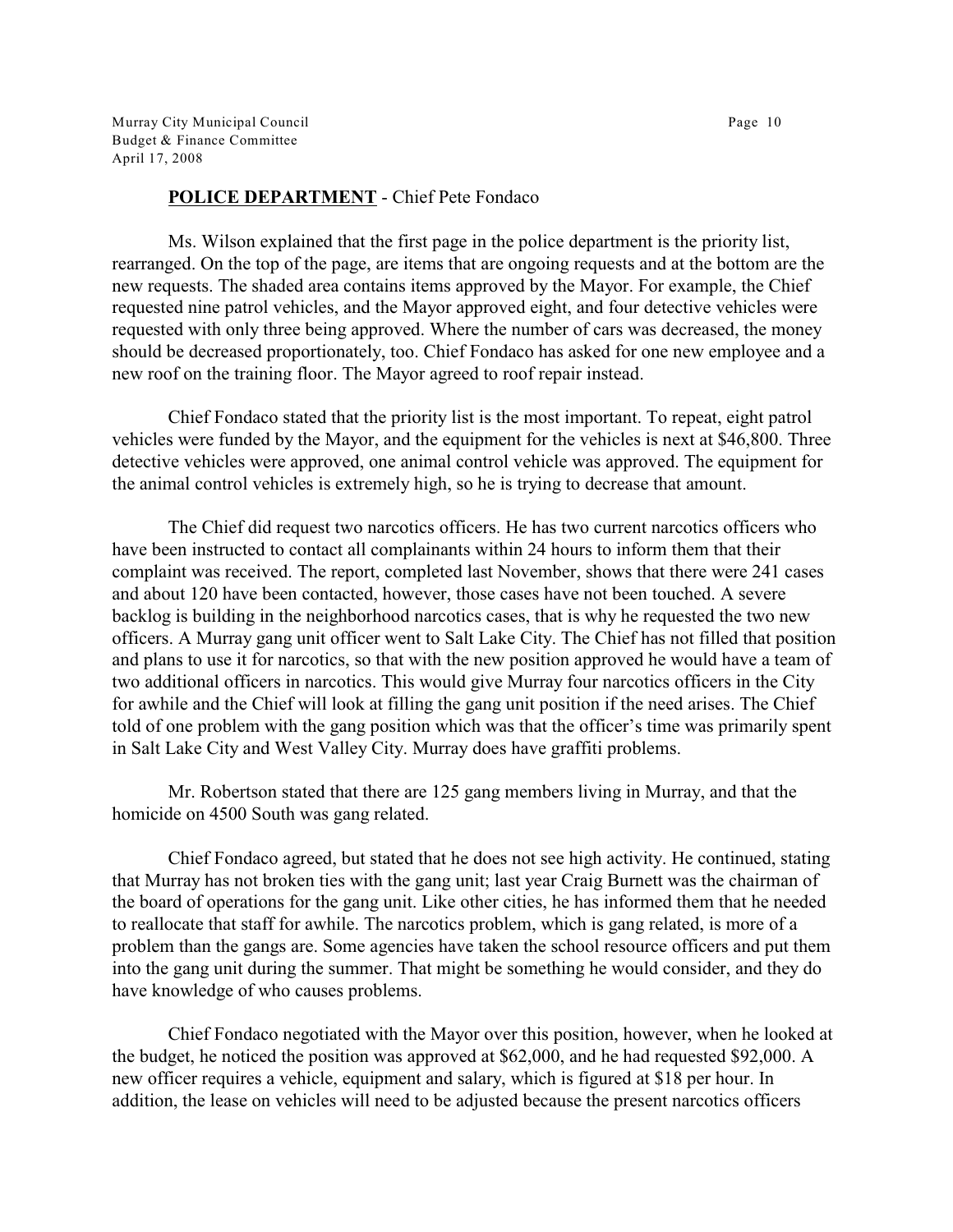Murray City Municipal Council **Page 11** Budget & Finance Committee April 17, 2008

lease vehicles. To add to the vehicle lease, he will need some help from Pat Wilson, as the banks do not like to approve a lease for police cars. Formerly, Mr. Whetzel, due to his contacts, was able to convince Zions Bank to fund the lease. The reason for the lease is that every three years he can change the vehicles rather than to own them and then decide what to do once a car has been identified.

A records secretary had been requested by Chief Fondaco, however, that was not funded by the Mayor. In the summer, the peak time of year, the records are falling three to four weeks behind to get a report typed and into the system. If someone comes in to request the report, it is moved to the top. That backlog does cause a problem.

Ms. Dunn inquired if some of the off duty police might enter records.

The Chief responded that he has contracts for confidentiality with a couple of his employees daughters to type the narratives on Word and then it is input into the system. He feels he can maintain this and maybe add some extra people to transcribe.

Regarding laptop computer replacement, there is a three year rotation on patrol car computers. That was funded by the Mayor along with the desktop computers. That includes all of the desktops even those that are used in the schools by the resource officers.

The criminal investigation line item increase is to raise the available funds for DNA testing that is necessary for homicides. There were three homicides that required DNA testing this year and those took the department over budget. This will be \$20,000 for all criminal investigation, which was approved by the Mayor.

Ballistic vest replacement, of \$5000, was funded by the Mayor. There is a \$5000 vest grant, on matching funds, that will become available giving a total of \$10,000 for the replacement of vests as part of a scheduled safety program upgrade.

One item not funded by the Mayor was the taser replacement line item for \$15,000. All of the tasers are out of warranty; they cost \$850 each. Taser requires that an officer shoot at lease two practice and one live cartridge, which are \$20 each. The City has sent tasers for repairs and replacements up to a value of \$10,000 this year. He said this figure was coming out of the federal seizure funds, from the Drug Enforcement Administration ( DEA). A line item would help pay for this expense.

The Mayor asked how much of the DEA funds Murray gets back each year. He wondered if it depends on how much the City brings in or if it is based on population.

Ms. Dunn and the Chief agreed that it is a percentage.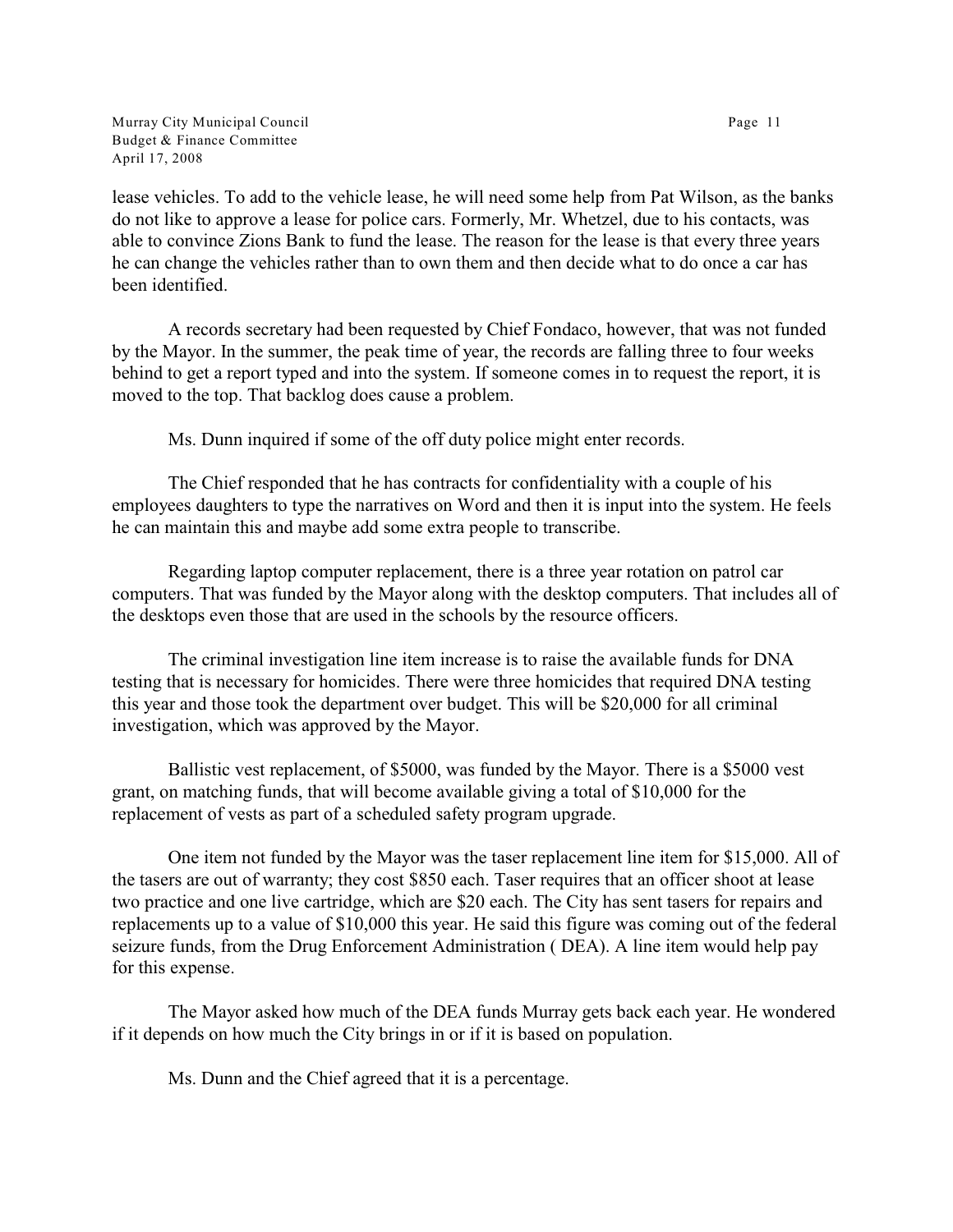Murray City Municipal Council **Page 12** Budget & Finance Committee April 17, 2008

Chief Fondaco explained that all the money awarded to the police department is sent to the state. Following that the City can apply for a grant to gain a percentage of it back. The Chief said that if the money is sent through the federal government, the City gets 80% of it. He further commented that when Initiative B was overridden by the legislature, a new system was created in which the state controls the money and refunds it through a competitive grant. The Chief stated that last year Murray put in \$100,000 and they have the ability to seek up to \$20,000 back in grant money, however, he said Murray will not get near that amount. The only way the state legislature would put the seizure money into the bill, was if the state controlled it.

The SWAT line item increase is to raise the amount to \$20,000. Chief Fondaco said that he has 16 members of the SWAT team, and a vest replacement alone is \$1,300. This amount was approved by the Mayor and allows for a little other equipment replacement as needed.

Handgun line item of \$5000 was approved by the Mayor.

Other items, not approved by the Mayor, were:

- Forensic video enhancement Chief Fondaco explained that this item is the equipment that Salt Lake City and West Valley City have in the criminal identification units. It is possible to take video from banks and enhance it to get a clear picture.
- Radar replacements This is equipment in every patrol vehicle and was to keep up on a replacement rotation, in the amount of \$7,500.
- Voice activated radio dispatch alarm (VARDA) equipment This is for the bait car surveillance. It contains pads and mats that can be put down in case of burglaries in certain areas, so that if it is stepped on it triggers an alarm and the police can respond to it. There is some great voice activated equipment available.
- Transcription recorders That was requested for the records department. The Chief agreed that it could be eliminated this year.
- Security cameras equipment This is for Murray City treasurer's office, personnel, customer service, attorney's office, court. Currently, it is wired into the telephonic office in police and is outdated, and doesn't function properly. New equipment would allow a recording device to automatically start if an alarm is triggered. The police could then go back and view the recording or make sure that everything is okay in that area. Now, if an alarm is triggered a light goes on to indicate where the problem is and police proceed to that area. There is no recording device functional.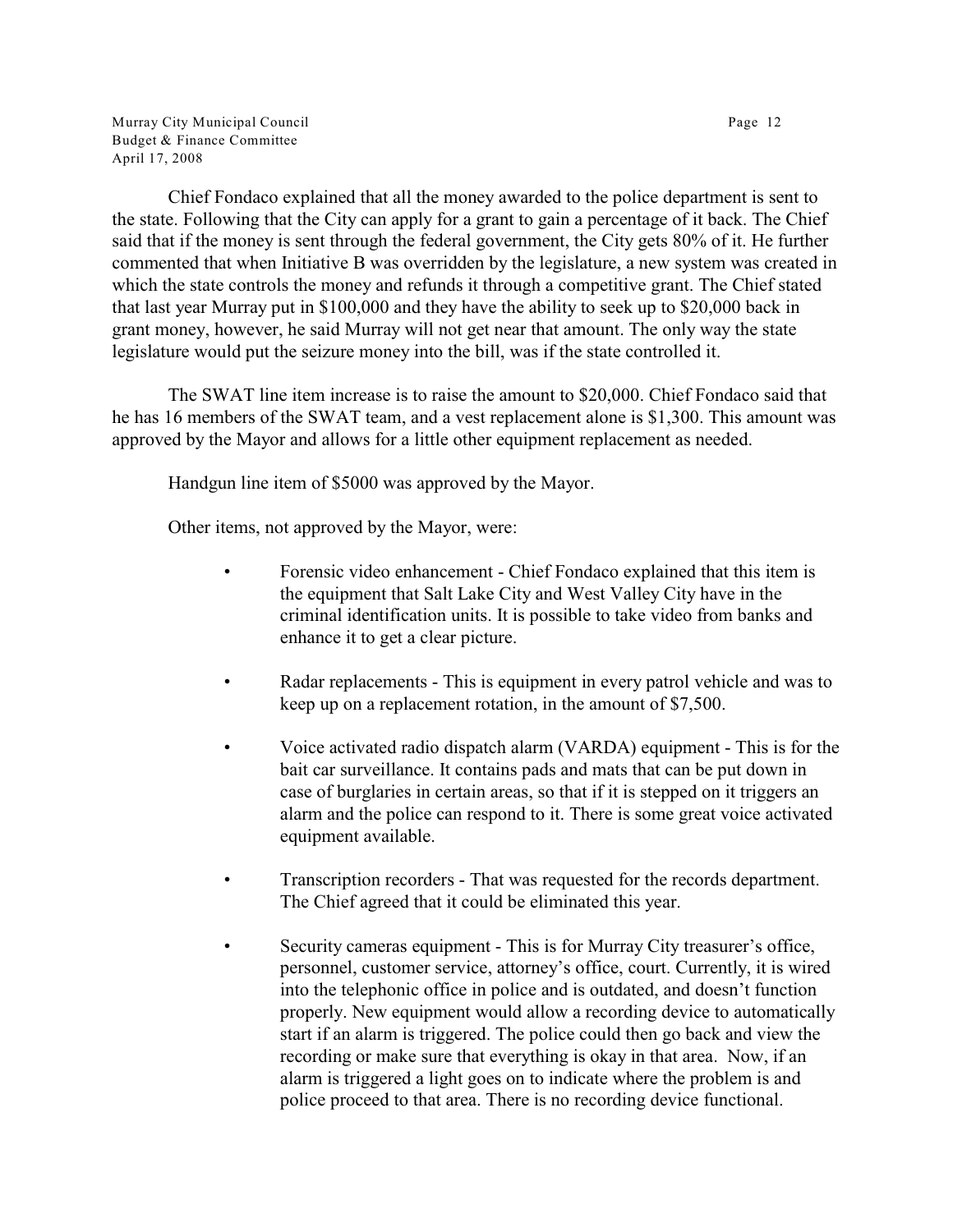Murray City Municipal Council **Page 13** Budget & Finance Committee April 17, 2008

Chief Fondaco pointed out that he put in both the roof replacement and roof repair. The Mayor approved the roof repair in the amount of \$14,000. The roof is just over 10 years old and the seams are beginning to pop. He feels that the repair will be sufficient for a couple of years.

The Chief reviewed the grants: one is for the victims advocate in the amount of \$5000, and the other is the justice assistance grant for \$30,000. These funds will not be used until grants are received and only what is awarded will be spent.

Mr. Robertson commented about the state retirement opportunity for police officers at 4%. He asked if that brings them in line with the fire department.

Chief Fondaco responded that all state employees are at 4% and this brings the law enforcement in line with them.

Ms. Dunn said that years ago, when fire went to 4%, it was not done for police. The excuse was that police get a 20 year retirement, when actually, fire also has a 20 year retirement. This was not mandated, it was merely suggested, however, if other departments do it and not Murray, then we appear to be at the low end of the scale.

Mr. Robertson asked how much it would cost Murray.

Ms. Wells stated that it had not been figured, although the amount will be determined.

Mr. Brass asked if there was a time frame for deciding on the retirement benefit.

Ms. Wells said the time is about a year and a half out.

Mr. Robertson and Mr. Brass asked for some figures to be compiled before the time frame arrives.

Mr. Dredge thanked Chief of Police, Pete Fondaco, for his presentation.

Mayor Snarr stated that this is a hard time for him, preparing the budget. He tries to be very austere. The revenue is an unknown, however they must anticipate some figure to run the City. He feels it is better to plan conservatively and then reopen the budget should additional funds become available.

Ms. Dunn said that according to the reports received from Ms. Wilson, Murray is not down near as much as she has heard from talking to people in other cities. She commented that West Jordan and Salt Lake City are both in a panic over revenue right now.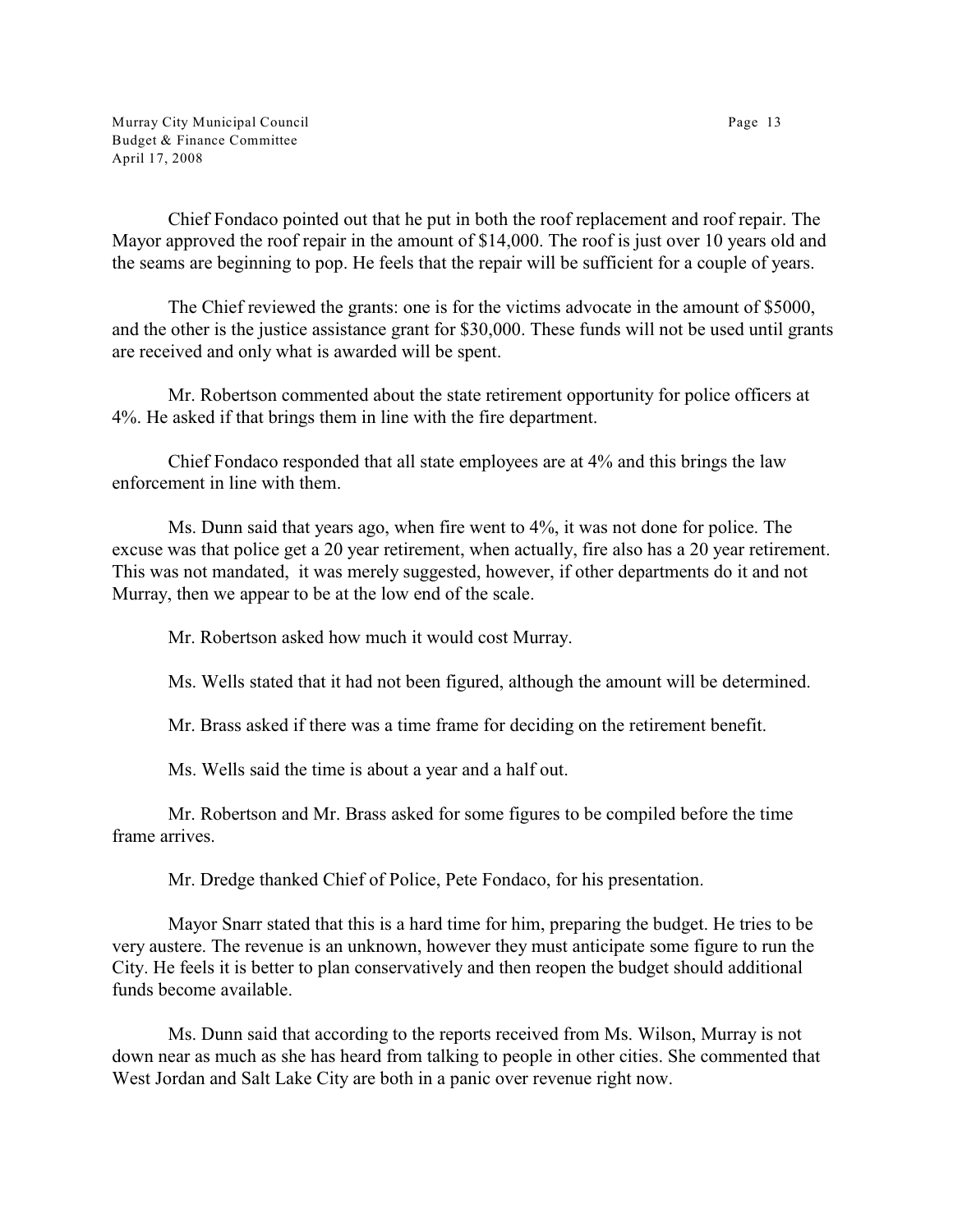Murray City Municipal Council Page 14 Budget & Finance Committee April 17, 2008

Mr. Robertson is pleased that Murray will be raising the pay so that some of the good officers he knows will be comfortable coming to work for the City.

Mr. Dredge called for a recess in the budget meeting at 3:36 p.m.

At 3:50 p.m. the meeting reconvened.

# **FIRE DEPARTMENT** - Chief Gil Rodriquez

 Chief Rodriquez began his comments by pointing out that the large purchase for Fire is the 95 foot platform ladder truck. The existing ladder truck is 10 years old, which exceeds its life capacity in fire apparatus. It has over 90,000 miles and the biggest concern is that it is out of service an average of over two months a year. When that happens, it is necessary to use other older model reserve engines, not a truck, which is marginal, as these are retired vehicles. The fleet maintenance budget is entirely spent, as it was last year. The old ladder truck will go into reserve, for use when tires are being changed, for example. The former ladder truck is a 1974 and it is not reliable.

The new truck is state of the art, a mid mount platform, with additional safety features and will reach about eight stories. It will be great at Fireclay. It is a dual axle, and the biggest future expense will be tires and brakes.

Mayor Snarr mentioned some of the other items he approved for the fire department: The paramedic certification course for 2 emergency medical technicians, 12 portable hand-held radios, four computers and six monitors. The Mayor did not fund the 2008 Explorer or the paramedic difficult airway training course.

Mr. Brass questioned the reason for not approving the paramedic training course, given the approved purchase of three ambulances and equipment to staff the ambulance service.

Chief Rodriquez commented that this is above and beyond normal training. He also stated that cars used in the fire department are retired vehicles from the police. The radios are on a rotation basis for replacement and computers are necessary every year.

The Mayor further commented that the item not funded for \$12,000, the building for demolition west of Station #81, is not being given to the City. The owner was planning to give the building to the City as a tax write off, however, a family member decided to take it instead. The deal had not been signed or finalized. It may have asbestos, consequently, that would have had to be mitigated anyway.

*Ambulance Service:* Mr. Robertson asked the status on the ambulance service.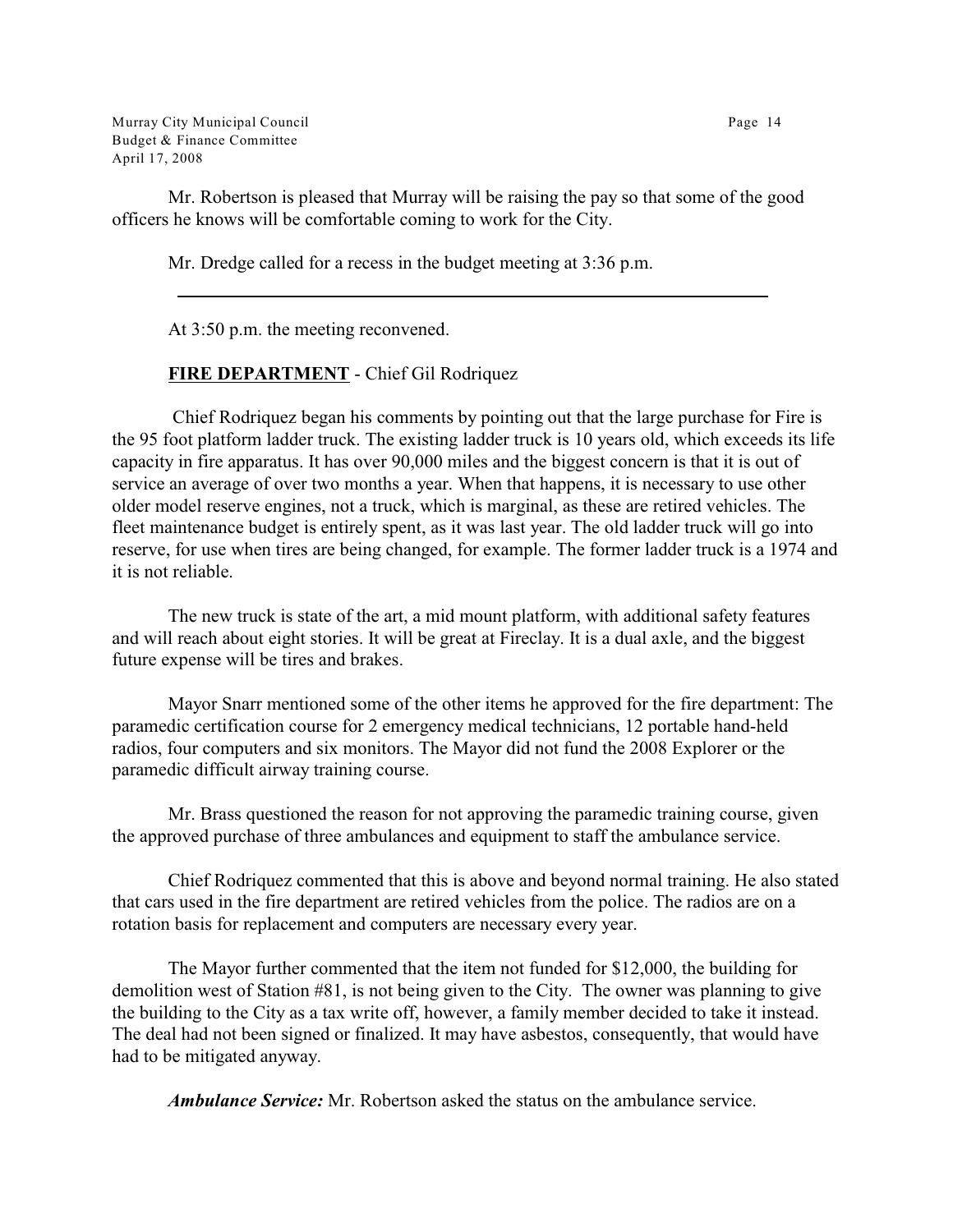Murray City Municipal Council **Page 15** Budget & Finance Committee April 17, 2008

The Chief said that there had been no objections and he expects to get the license about May  $1<sup>st</sup>$ . He further noted that he will probably be ready to begin ambulance service by about October or November. He will not start until completely ready. He needs to hire and train nine people.

Mayor Snarr pointed out that everything necessary to make the ambulance service operational was fully funded.

Ms. Wells clarified that originally the City planned to pay for the ambulances out of the reserve account, however, it seems to work best to pay for half of the fire truck up front and roll the rest of the fire truck and ambulances into a lease.

Chief Rodriquez added that he feels a lease on the ambulances is a good direction, due to the life of an ambulance. It takes four to six months to order the ambulances. They will be purchased through a company owned by Gold Cross and the specifications have been approved by Metro Fire.

Ms. Wells reported that all the ambulance expenses listed are already in the reserve account and not additional budgeted items.

# **RECORDER -** Carol Heales

*Recorder/Purchasing:* Ms. Wilson asked Ms. Heales to discuss the records management proposal that is under professional #3110 in the department.

Ms. Heales explained that the Cadence Group proposal came in just under \$50,000. She thought it was best to split that between two years, if approved. The policy and retention schedule would be the concentration for the first year, and the second year would follow with implementation of the on line desk top training module. The Mayor has approved this expense.

Ms. Wilson noted that the software support fees and training for HTE has been discussed with other departments, who have similar requests.

*Business License/Election:* Ms. Heales, has requested additional funds for HTE training. The City is looking at linking up to a code enforcement module and plans to use some features from that program.

**G***overnment building*: It is felt that the regular budget will be sufficient to take of minor building improvements, including repair or replacement of the roof on the south end of City Hall. Ms. Heales has asked to enhance the position for Tom Baker to facilities work coordinator, due to the improvements citywide that he addresses, and she would like him to use HTE software to track some building project costs.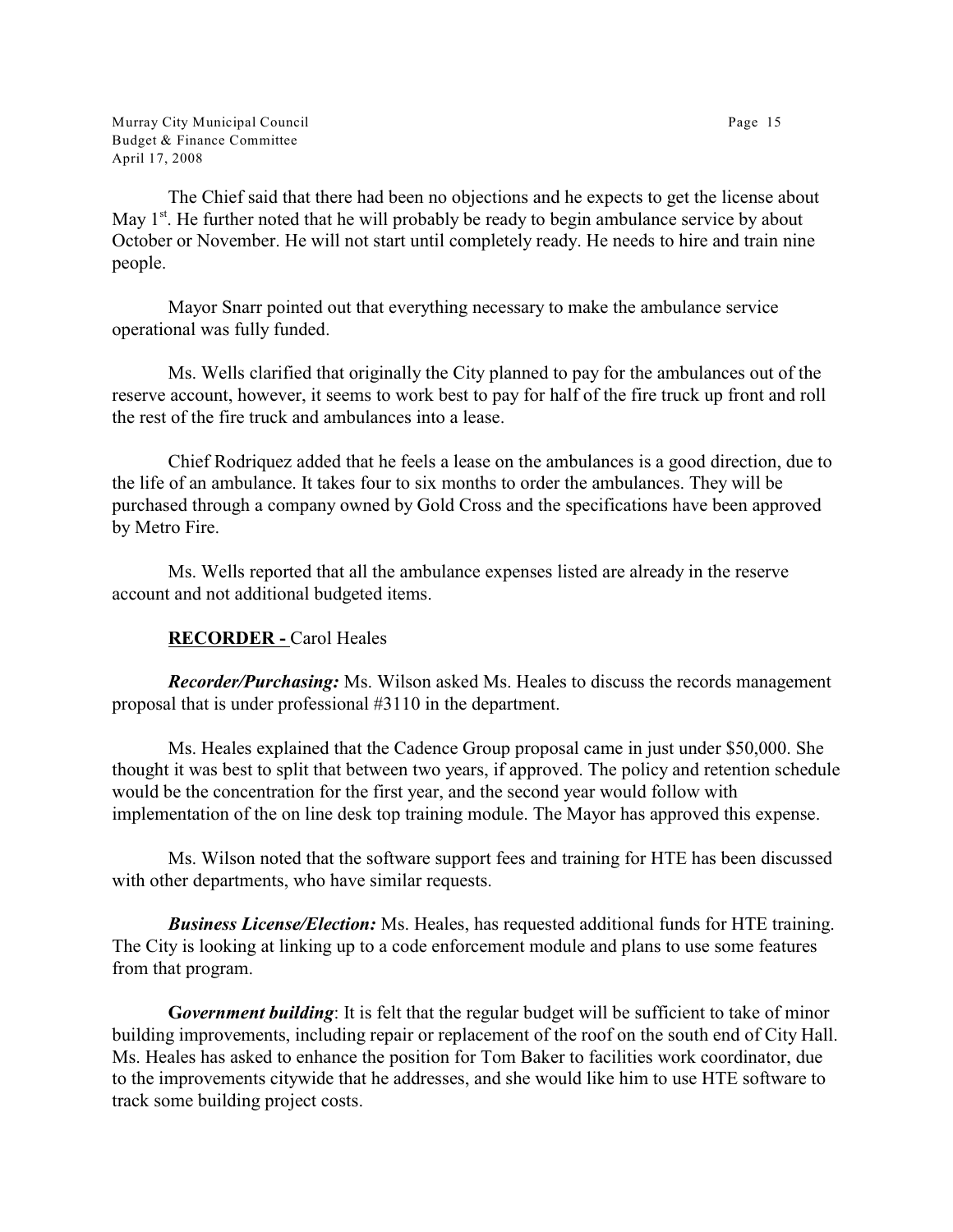Murray City Municipal Council **Page 16** Budget & Finance Committee April 17, 2008

Mayor Snarr commented that, over the years, Tom Baker has saved the City tens of thousands of dollars by completing improvements in house. Ms. Dunn agreed that he also has a great attitude and his work is high quality.

# **COURT** - Judge Thompson

Judge Thompson complimented Mike Williams on his level of work and ability to manage the day to day operations of the court.

Currently, a salaried police officer is being used for court security, however, he will be retiring soon and the Judge feels that contracting bailiffs might prove advantageous. That may give the ability to screen persons at the court when two bailiffs are present.

The other item in the court budget is the cost for defense council. Murray probably spends five times what other courts of similar size expend, however, that is a carry-over from the previous judge, who felt it was important for every case to have legal defense representation. Judge Thompson is of the opinion that it may not be necessary, therefore, he feels this is an area where some money may be saved. He likes the fact that the City emphasizes counseling on domestic violence and drug related offenses and he appreciates the fact that Murray is lenient in providing counsel to make sure that the charges are screened and appropriate. His philosophy is that if a person desires to plea on a *driving under the influence* (DUI) charge, doesn't have an attorney or qualify for a court appointed attorney, that is fine.

Ms. Dunn stated that she had asked about that in the past and agrees with Judge Thompson's comments, and said the funds could be used elsewhere.

The Mayor and other Council Members also supported the Judge's opinion on representation.

The Judge stated that he realizes the Council is aware of sentencing for DUI and he made the observation that with a 19 year old person, who has abused alcohol, a fine collected may not be as beneficial as suspending that fine and getting the individual into counseling. This effort to try to solve the issue when they first come into the justice system is preferred so that the person does not become a repeat offender. He appreciates the City support on this because it does cost Murray some revenue.

Mr. Williams is hoping to be approved for some new carpet.

Judge Thompson noticed that citation income was down some, under \$1000 for a couple of months, and that income is generally about \$1500 a month.

Mayor Snarr has noticed that when there is a significant winter, police are addressing